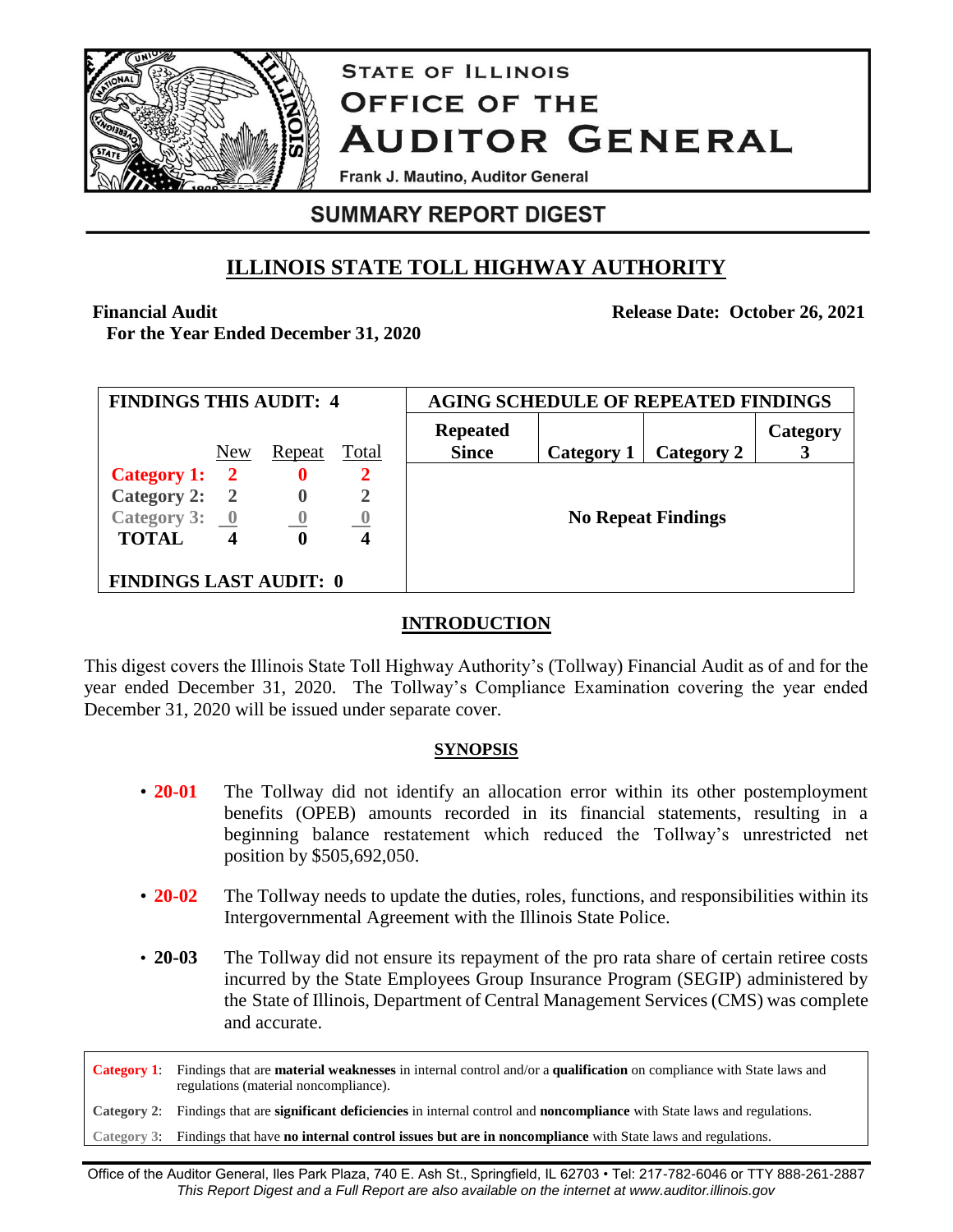# **ILLINOIS STATE TOLL HIGHWAY AUTHORITY FINANCIAL AUDIT For the Year Ended December 31, 2020**

| <b>FINANCIAL OPERATIONS (GAAP Basis)</b>                       | 2020                 | 2019                           |
|----------------------------------------------------------------|----------------------|--------------------------------|
| <b>Operating Revenues</b>                                      |                      |                                |
|                                                                | 1,149,019,894        | 1,380,750,754<br>\$            |
|                                                                | 93,164,508           | 81,554,193                     |
|                                                                | 1,394,810            | 1,717,551                      |
|                                                                | 17,371,262           | 20,483,584                     |
|                                                                | 1,260,950,474        | 1,484,506,082                  |
| <b>Operating Expenses</b>                                      |                      |                                |
|                                                                | 494,637,313          | 475,602,597                    |
|                                                                | 149,638,080          | 171,529,366                    |
|                                                                |                      |                                |
| Engineering and Maintenance of Roadway and Structures          | 107,197,951          | 122,363,797                    |
| Traffic Control, Safety Patrol, and Radio Communications       | 48,631,134           | 44,806,282                     |
|                                                                | 75,211,820           | 55,443,876                     |
|                                                                | 875,316,298          | 869,745,918                    |
|                                                                | 385, 634, 176        | 614,760,164                    |
|                                                                | (261, 457, 634)      | (240, 132, 940)                |
|                                                                | 124, 176, 542        | 374,627,224                    |
|                                                                | 2,945,419,772        | 3,076,484,598                  |
|                                                                | 3,069,596,314<br>- S | 3,451,111,822<br>$\mathcal{L}$ |
|                                                                |                      |                                |
| <b>SIGNIFICANT ACCOUNT BALANCES (GAAP Basis)</b>               | 2020                 | 2019                           |
| Cash/Cash Equivalents/Investments (Unrestricted)               | 1,085,526,396<br>\$  | 1,231,100,261<br>\$            |
| Cash/Cash Equivalents/Investments Restricted for Debt Service. | 606,591,172<br>\$    | 166,333,664<br>\$              |
|                                                                | \$<br>199,150,846    | 193,796,386                    |
|                                                                | 124,935,561          |                                |
|                                                                | \$<br>60,617,559     | 30,711,519                     |
| Intergovernmental Receivable - Less Current Portion            | 101,697,014<br>\$    | 94,603,878<br>\$               |
|                                                                | 10,164,520,701       | 9,511,797,253<br>\$            |
|                                                                | 339, 107, 167<br>\$  | \$<br>355,038,496              |
|                                                                | 7,310,527,374<br>\$  | 6,842,198,755<br>\$            |
|                                                                | \$<br>891,871,048    | 853,819,076<br>\$              |
|                                                                | \$<br>580,018,281    | \$<br>131,448,041              |
|                                                                | \$<br>120,544,558    | 104,052,074<br>\$              |
|                                                                | 3,069,596,314<br>\$  | 3,451,111,822<br>\$            |
| <b>EXECUTIVE DIRECTOR</b>                                      |                      |                                |
| During Audit Period: Jose Alvarez                              |                      |                                |
| Current: Jose Alvarez                                          |                      |                                |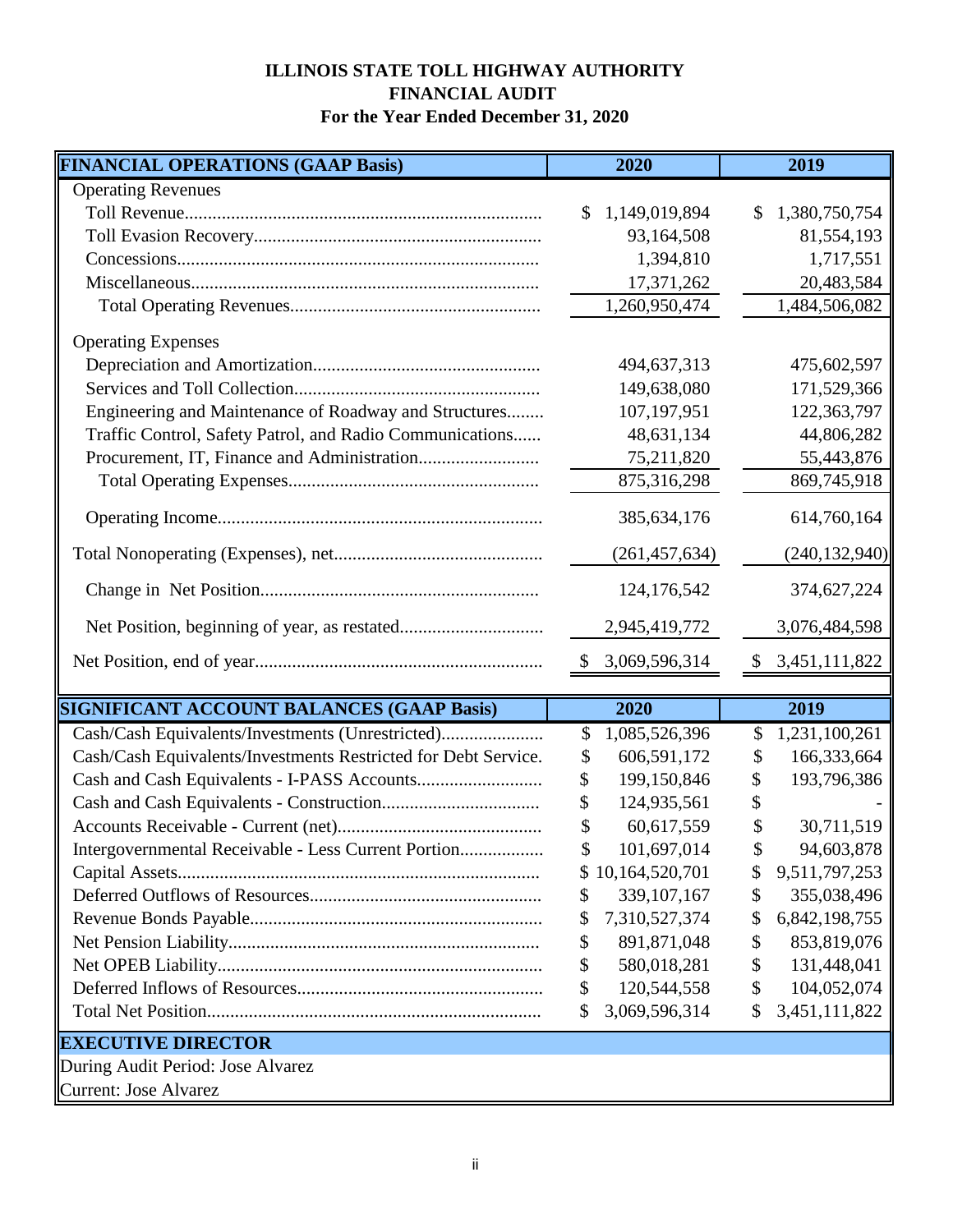### **FINDINGS, CONCLUSIONS, AND RECOMMENDATIONS**

#### **SIGNIFICANT UNDERSTATEMENT OF OPEB BALANCES**

The Tollway did not identify an allocation error within its other postemployment benefits (OPEB) amounts recorded in its financial statements, resulting in a beginning balance restatement which reduced the Tollway's unrestricted net position by \$505,692,050.

During testing, we noted employee-related costs incurred by the Tollway include both Tollway employees and staff of the Illinois State Police (ISP) consisting of four groups, as defined and further described below:

- 1) *"True Tollway Employees"* work for the Tollway, including its administrative, engineering, traffic, construction, and maintenance staff. These employees are paid on Tollway payroll vouchers and participate in the Tollway's own group insurance program. Upon retirement, they transition to the State Employees Group Insurance Program (SEGIP) administered by the State of Illinois, Department of Central Management Services (CMS) for their OPEB. SEGIP does not receive a "retireeload" charge (a charge added to contributions for current employees to obtain cash to pay benefit costs for retirees on a pay-as-you-go basis) for these employees' current benefits provided by the Tollway's own group insurance plan.
- 2) *"ISP District 15 State Troopers"* consist of two groups providing personal services within ISP District 15, which patrols the highways and facilities which encompass the Tollway's operations.
- a. The majority of these employees participate in the SEGIP for both their current employee benefits and OPEB during retirement.
- b. Master sergeants, however, can opt-out of SEGIP for healthcare benefits and participate in the Teamsters Local No. 727 Health and Welfare Benefits Fund (union plan) for health insurance along with SEGIP for vision, dental, and life insurance benefits as an employee and then transition to SEGIP for all of their OPEB at retirement.

**Unrestricted Net Position was reduced \$505,692,050**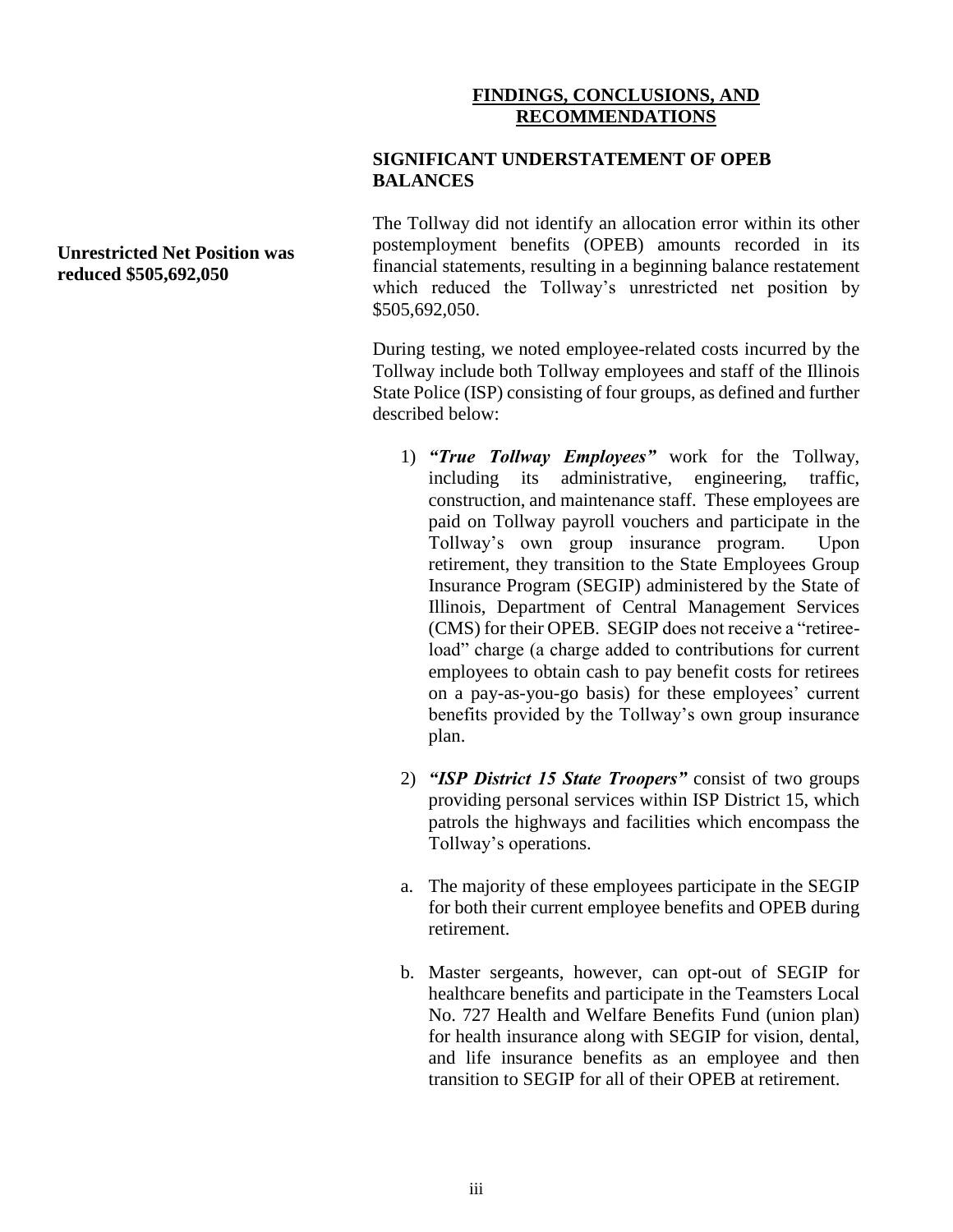All troopers are paid on ISP's payroll vouchers which are charged against the Tollway's agency number and accounts. These vouchers include contributions to SEGIP for all troopers' SEGIPprovided benefits. In addition, CMS prepares supplemental billings charged to the Tollway's accounts for SEGIP to recover the healthcare costs paid to the union plan along with the associated "retiree-load" for SEGIP.

3) *"ISP District 15 Support Staff"* are Tollway employees supporting the troopers assigned to ISP District 15. These employees are paid on Tollway payroll vouchers and participate in the Tollway's own group insurance program until they transition to SEGIP for their OPEB at retirement. SEGIP does not receive a "retiree-load" charge calculated on these employees' current benefits from the Tollway's own group insurance plan.

Because the "True Tollway Employees" and "ISP District 15 Support Staff" participate in the Tollway's group insurance program until retirement, CMS has not charged the "retiree-load" built into active-employee SEGIP contributions to fund pay-asyou-go costs associated with retirees participating in SEGIP. Rather, the Tollway reimburses SEGIP for the pro rata share of the cost of providing retiree benefits to those retirees who had service in "True Tollway Employees" and "ISP District 15 Support Staff" positions compared to their total service credit to the State as determined by the State Employees' Retirement System of Illinois (SERS), as required by the State Employees Group Insurance Act of 1971 (Act) (5 ILCS 375/11).

During our review of the SEGIP allocation, we noted CMS only considered current employee contributions (accounted for within detail object code 1180 group insurance contributions) to SEGIP within its allocation methodology. Both CMS and the Tollway failed to identify the pro rata share for "True Tollway Employees" and "ISP District 15 Support Staff" had not been considered in SEGIP's State Fiscal Year 2019 allocation, which supported the Tollway's opening balances for Calendar Year 2020.

After bringing this matter to the attention of officials at both the Tollway and CMS, CMS corrected these errors and reallocated SEGIP's total Fiscal Year 2019 OPEB liability and determined the Tollway's OPEB balances at January 1, 2020, should have been:

| OPEB-related Deferred Inflows of Resources\$66,818,243   |  |
|----------------------------------------------------------|--|
| OPEB-related Deferred Outflows of Resources \$22,095,550 |  |

**"True Tollway Employees" and "ISP District 15 Support Staff" participate in the Tollway's group insurance plan**

## **CMS had not charged the "retiree load" for these two groups of employees**

**Both CMS and the Tollway failed to identify the pro rata share for "True Tollway Employees" and "ISP District 15 Support Staff"**

**Error corrections were made**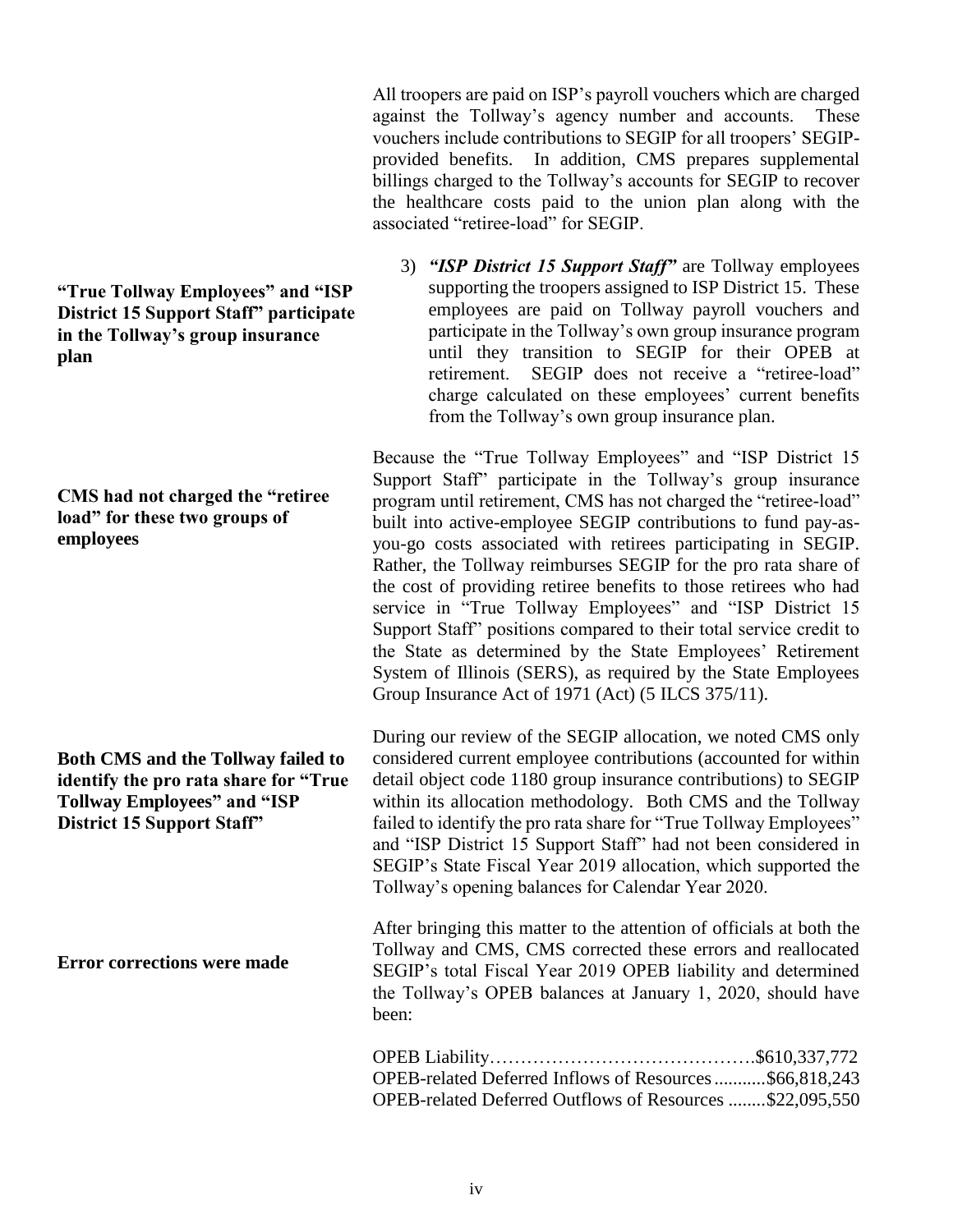Additionally, Tollway officials recalculated the Tollway's subsequent contributions to SEGIP for all four groups after considering each group's unique OPEB characteristics and the impact of the error described in Finding 2020-003, estimating the Tollway's subsequent contributions to SEGIP balance at January 1, 2020, should have been:

OPEB-related Deferred Outflows of Resources ........\$19,180,890

Failure to identify an error in the allocation of SEGIP's OPEB activity to the Tollway resulted in a material misstatement of the Tollway's Annual Comprehensive Financial Report (ACFR) and negatively impacted the allocation of the State's OPEB balances among the governmental activities, business-type activities, and component units reported in the State's ACFR. (Finding 1, pages 81-84)

We recommended the Tollway communicate with CMS so both parties have a complete understanding of the Tollway's various employee groups so the factors unique to each group can be considered in preparing SEGIP's separately-stated liability for "True Tollway Employees" and "ISP District 15 Support Staff" and proportionate allocation of OPEB balances related to "ISP District 15 State Troopers" among the State's other funds and public universities. In addition, the Tollway and CMS should develop internal controls to reconcile the active and inactive "True Tollway Employees" and "ISP District 15 Support Staff" recorded within the SERS' records to the Tollway's records by focusing on the incremental changes from the prior reconciliation to ensure SEGIP's separately-stated OPEB balances associated with the Tollway are determined using complete and accurate data. Finally, the Tollway and CMS should implement internal controls to ensure the pro rata share estimate of future retiree benefits for "True Tollway Employees" and "ISP District 15 Support Staff" is prepared using a three-year rolling average of the pro rata share of current retirees and this average is complete and accurate. (For more information see Finding 3)

The Tollway concurs with the auditor's recommendation. At all times on and after the OPEB standard was established, the Tollway utilized an audited allocation report provided by CMS, the SEGIP plan administrator, and relied upon external auditors. Also, the Tollway advised CMS of its group insurance arrangements and of the fact that the Tollway was not contributing to SEGIP for active employees. Further, based upon historical contributions for Tollway retirees, the OPEB liability allocated to the Tollway appeared reasonable. The Tollway will work with CMS to develop an ongoing reconciliation process to ensure the Tollway's share of the net OPEB liability is properly allocated.

# **Tollway's financial statements were materially misstated**

#### **Tollway concurred with the auditors recommendation**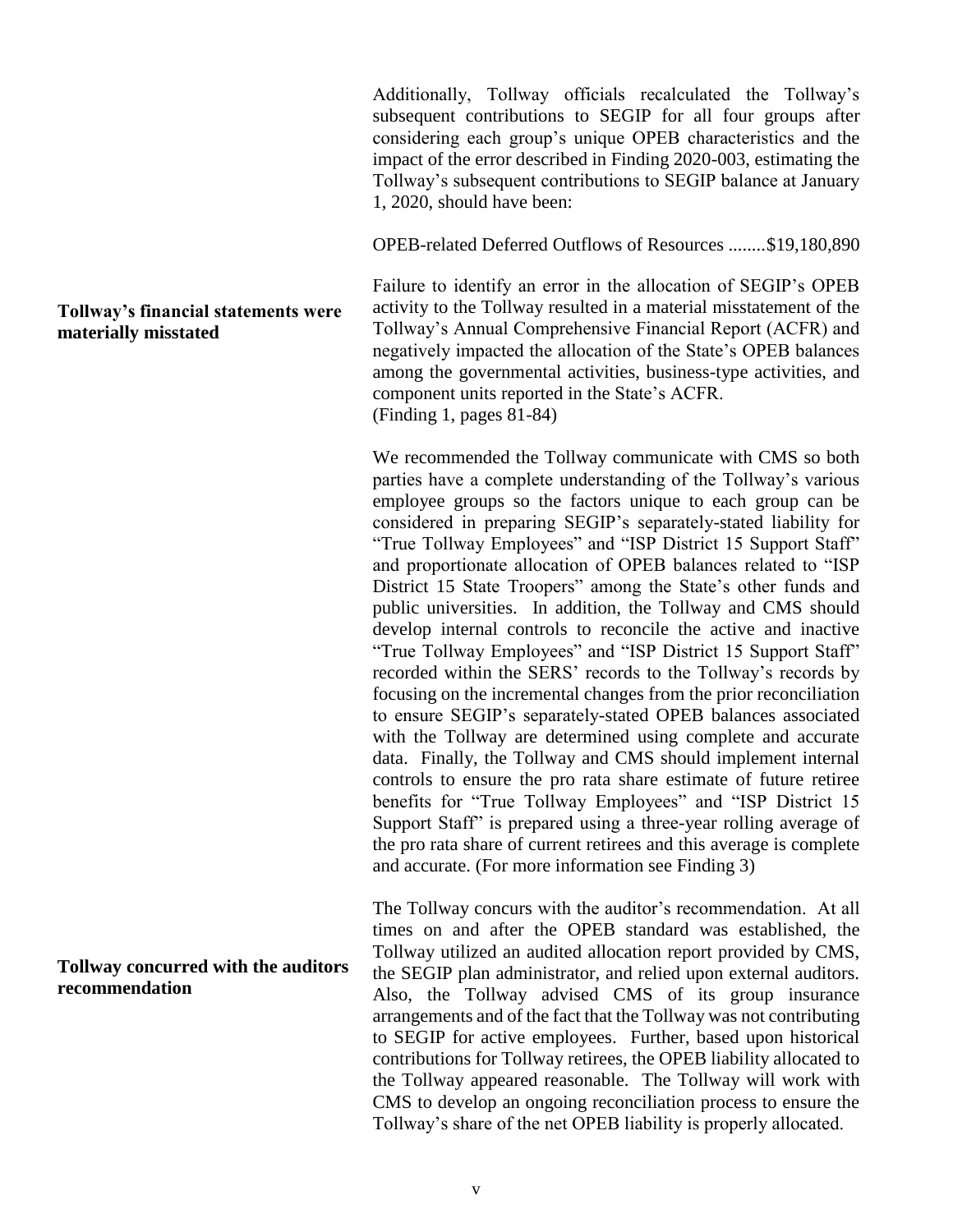In an Auditors' Comment we noted the *Clarified Statements on Auditing Standards* (AU-C § 200.05) published by the American Institute of Certified Public Accountants states:

**Auditors' Comment**

The financial statements subject to audit are those of the entity, prepared and presented by management of the entity with oversight from those charged with governance. … The audit of the financial statements does not relieve management or those charged with governance of their responsibilities.

As noted in the finding, Tollway officials were responsible for understanding SEGIP's allocation methodology and communicating with CMS officials about how the Tollway's unique group insurance program and governing provision within Section 11 of the Act impacted SEGIP's allocation and Tollway's OPEB balances. Meanwhile, CMS officials were solely responsible for preparing a complete and accurate allocation schedule for SEGIP, and the Tollway's governing board and management were solely responsible for preparing complete and accurate financial statements and the Tollway.

The fact audits occurred, which were only designed to obtain a high, but not absolute, level of assurance SEGIP's schedules and the Tollway's financial statements were not materially misstated, does not relieve the Tollway's governing board and management nor CMS' officials of their responsibilities under the professional standards.

#### **NEED TO ENHANCE RELATIONSHIP WITH THE ILLINOIS STATE POLICE**

The Illinois State Toll Highway Authority (Tollway) needs to update the duties, roles, functions, and responsibilities within its Intergovernmental Agreement (IGA) with the Illinois State Police (ISP).

The State Police Act (20 ILCS 2610/20) notes ISP and the Tollway may enter into an IGA to provide for policing of toll highways, including remuneration of police services, which comprise of (1) compensation and training of troopers and clerical employees, (2) uniforms, equipment, and supplies used by the ISP in patrolling the Tollway, and (3) reimbursements for injuries or occupational illnesses suffered by ISP personnel in the line of duty. In accordance with this IGA, ISP has assigned troopers to District 15 who police the Tollway's highways and facilities, while also allowing for troopers to be diverted to or from District

**Intergovernmental agreement needs some enhancements**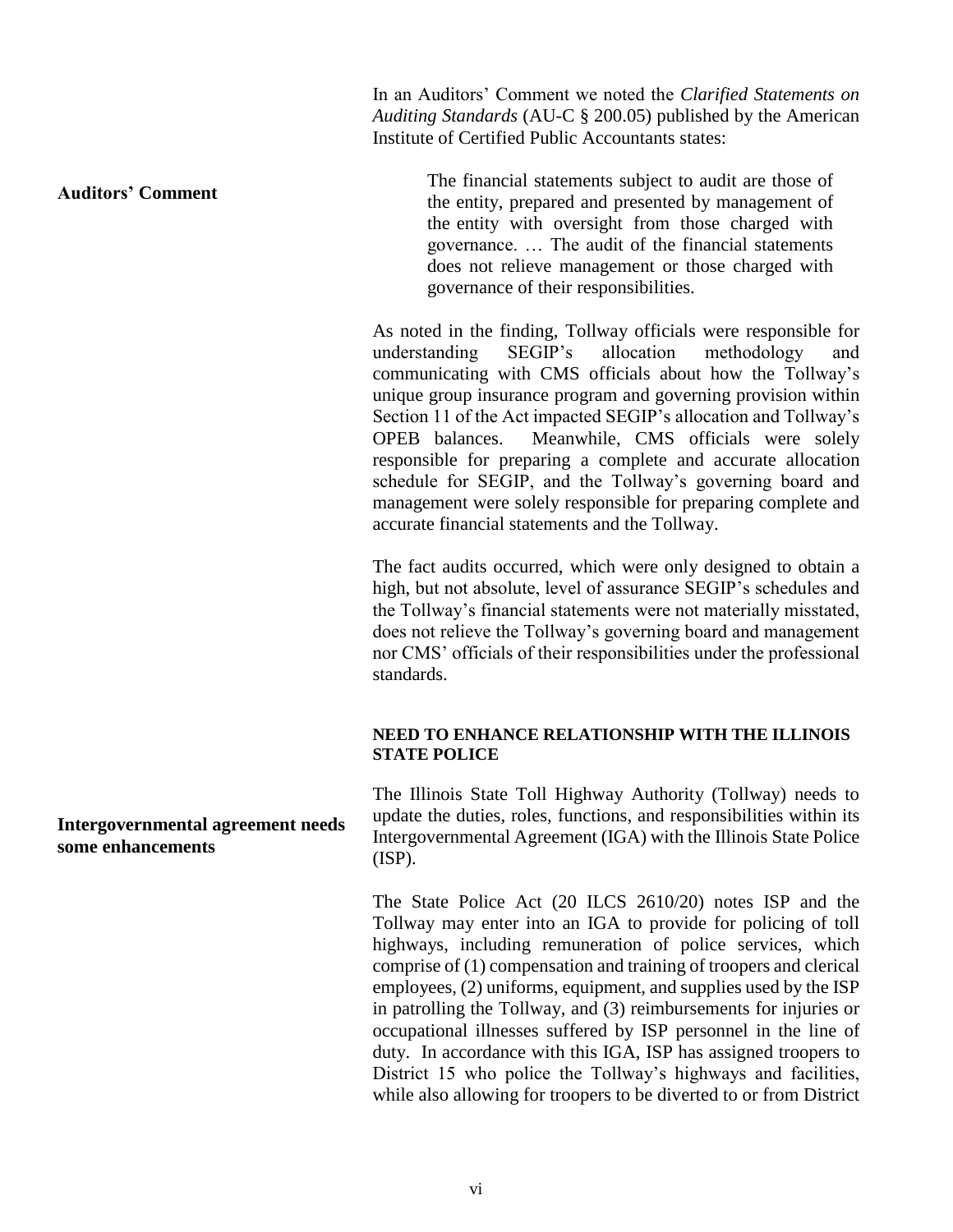15 in emergency situations. This IGA was last updated on July 17, 2012.

During testing, we noted the following:

- The IGA does not address how the Tollway and ISP will implement a census data reconciliation process for the troopers directly paid for by the Tollway to provide assurance census data submitted to the State Employees' Retirement System of Illinois (SERS) for pension benefits and the State Employees Group Insurance Program administered by the State of Illinois, Department of Central Management Services (CMS) for the troopers' other postemployment benefits (OPEB) is complete and accurate. Under the current process, we noted:
- 1) ISP maintains each trooper's personnel records;
- 2) ISP is responsible for updating each trooper's personnel records;
- 3) the Tollway is responsible for transmitting the census data within each trooper's personnel records to SERS and CMS through the Tollway's transmission of payroll data to the Office of the Comptroller to actually pay the troopers for their work; and,
- 4) the Tollway is responsible for subsequently ensuring the information transmitted to SERS and CMS agrees with the records maintained by ISP which support the pension and OPEB balances recorded in the Tollway's financial statements.
- The Tollway and ISP have not fully established proper procedures and mutual understanding of what books and records should be shared between the Tollway and ISP to enable complete and accurate financial reporting within the IGA. For example, we noted an instance where Tollway requests for ISP to produce records necessary to determine the completeness and accuracy of OPEB amounts as part of the Tollway's efforts to correct the conditions noted in Finding 2020-001 was denied by ISP. After follow-up by the Office of the Auditor General and the Governor's Office of Management and Budget, the ISP would only provide this requested information to us and not to the Tollway's officials. Ultimately, we had to design alternative procedures to address not receiving this request. This type of routine interaction should be addressed by the IGA as opposed to requiring intervention by other State officials.

## **Tollway and the ISP need to address how census data will be reconciled**

**Tollway is responsible for sending census data for troopers to SERS and CMS**

**Tollway and ISP need to establish procedures for sharing information**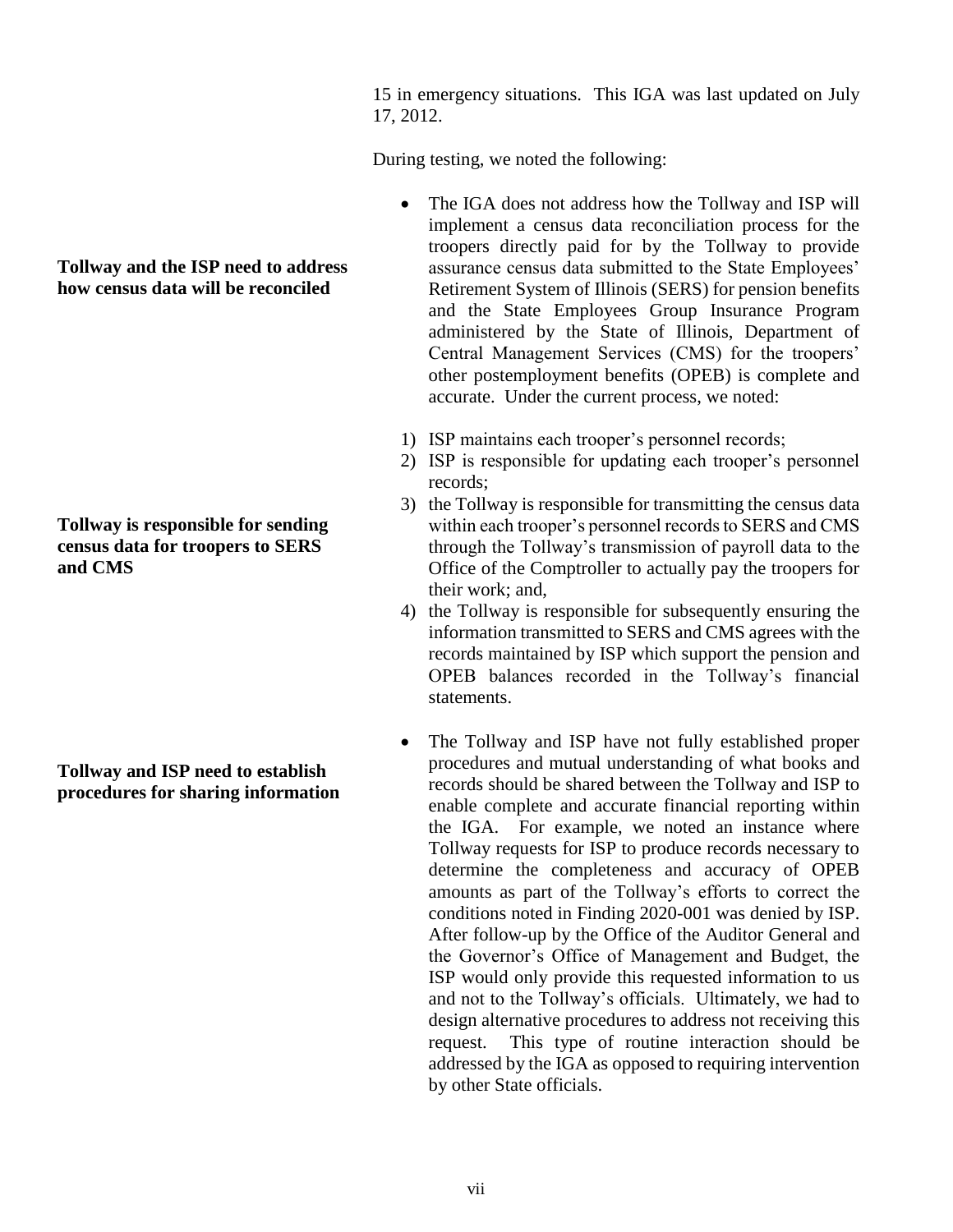While the IGA (Part IV, Section B) notes ISP shall supply, upon the request of the Tollway, additional books and records related to the cost or efficiency of providing police services to the Tollway, the IGA does not establish what and how financial and non-financial records needed to prepare financial information are to be supplied between Tollway and ISP officials.

- The Tollway and ISP do not appear to have active communication protocols to address financial matters within the IGA. We identified several instances of confusion about the responsibilities of the parties and no clear assigned point of contact at both the Tollway and ISP who would oversee their respective party's interactions with the other party within the IGA.
- The IGA does not address the Tollway's need for promptness in responses by the ISP, which can negatively impact the Tollway's ability to have its financial statements audited and posted on the Municipal Securities Rulemaking Board's Electronic Municipal Market Access system by the deadlines established within the Tollway's continuing disclosure agreements for its bond issues. Further, Concepts Statement No. 1 of the Governmental Accounting Standards Board, *Objectives of Financial Reporting* (paragraph 66), states, "If financial reports are to be useful, they must be issued soon enough after the reported events to affect decisions." Finally, Government Finance Officers Association guidance notes governments should complete and file their Annual Comprehensive Financial Report (ACFR) no later than six months after the end of a government's fiscal year to be eligible to receive a Certificate of Excellence in Financial Reporting award.
- **Minimum trooper staffing levels have not been met**
- The ISP has not been able to maintain a minimum staffing level of 175 troopers assigned to District 15.

The IGA (Part II, Section K) requires, subject to budget availability and certain reassignments and/or diversions allowed for by the IGA, the ISP maintain, at least, 175 troopers with a goal of 196 troopers assigned to District 15.

Failure to ensure the IGA between the Tollway and ISP reflects up-to-date duties, roles, functions, and responsibilities and covers all areas of internal control hinders the ability of the Tollway to timely prepare its ACFR and could result in noncompliance with the Tollway's continuing disclosure requirements for its bond issues. Further, failure to ensure compliance with the minimum number of troopers could hinder efforts to provide timely police

**Confusion about the responsibilities and no clear assigned point of contact between Tollway and ISP**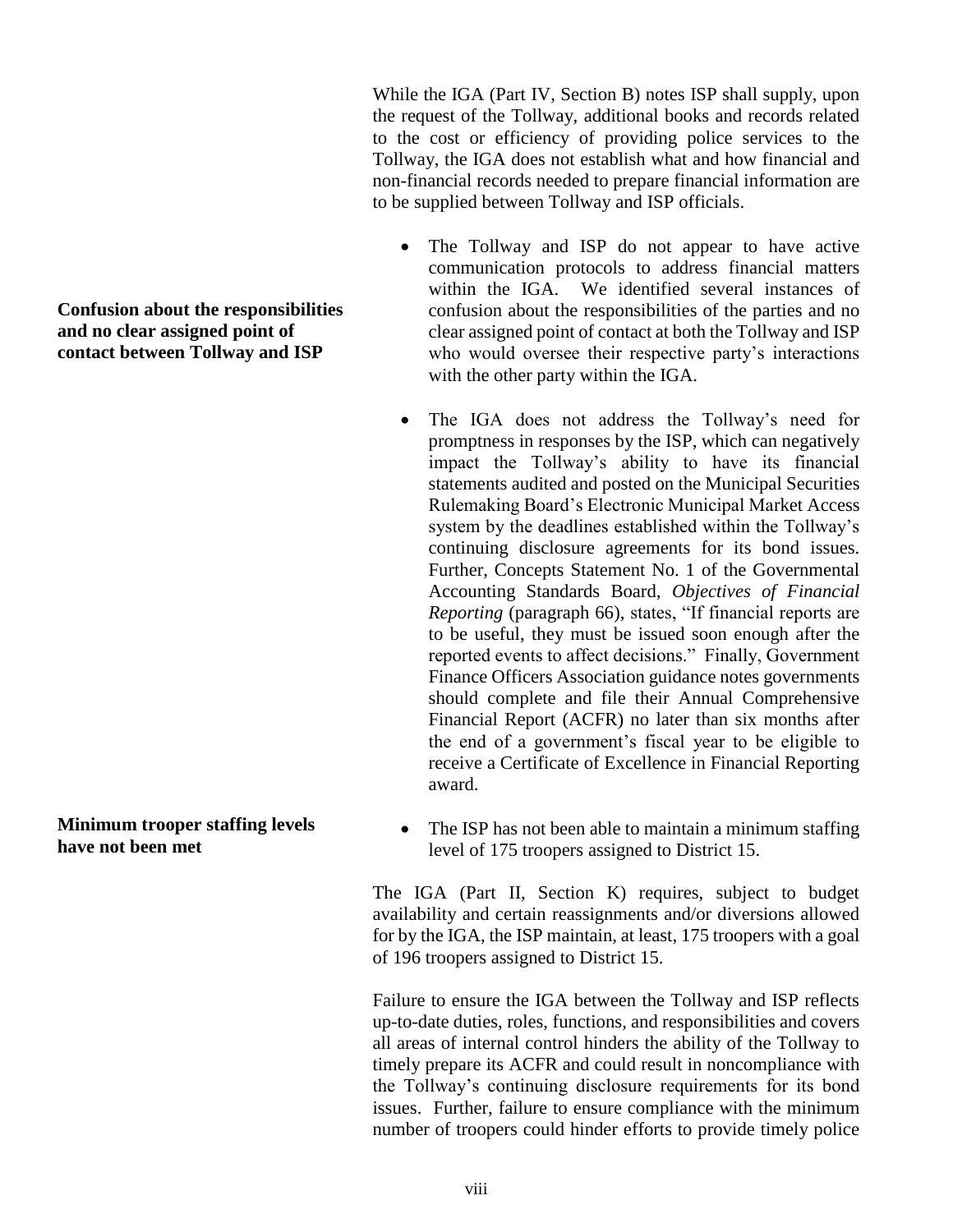services and adequate protection of the Tollway's highways and facilities. (Finding 2, pages 85-90)

We recommended the Tollway work with ISP to update its IGA to allow for:

- 1) performing an initial complete reconciliation of ISP's census data recorded by SERS and CMS to ISP's internal records to establish a base year of complete and accurate census data;
- 2) developing a process to annually obtain from SERS and CMS the incremental changes recorded by SERS and CMS in their census data records and reconcile these changes back to ISP's internal supporting records;
- 3) establishing proper procedures and mutual understanding of what books and records can be shared between the Tollway and ISP to facilitate each party's operations;
- 4) establishing active communication protocols to address financial matters; and,
- 5) establishing deadlines for responses reflective of the Tollway's need to release its ACFR within six months after the end of its fiscal year.

Further, we recommend the Tollway and ISP work together to ensure District 15 has, at least, the minimum number of troopers assigned as required by the IGA.

**ISP accepted the recommendations** The ISP accepted the recommendation and stated they are currently working with the Tollway to update the IGA and will ensure the recommendations are addressed accordingly. Additionally, there is a cadet class in process for the Tollway which will increase the number of officers above the minimum number of troopers assigned to District 15.

> The Tollway agreed with recommendations 1 through 5, but disagrees that the IGA unconditionally requires a minimum staffing level.

> > In an Auditors' Comment we noted the Tollway has not provided any evidence to indicate Tollway officials had a separate agreement with ISP officials or that budget availability, reassignments, or diversions as allowed for by the IGA occurred during the period resulting in less than 175 troopers being assigned to ISP's District 15. In fact, as noted in the finding, ISP officials pointed to several ISP-wide issues as being the root cause of not having 175 troopers assigned to District 15, which did not include any of the conditions noted in the response from the Tollway's officials. We continue to recommend the Tollway

**Tollway partially agreed with the recommendations**

**Auditors Comment**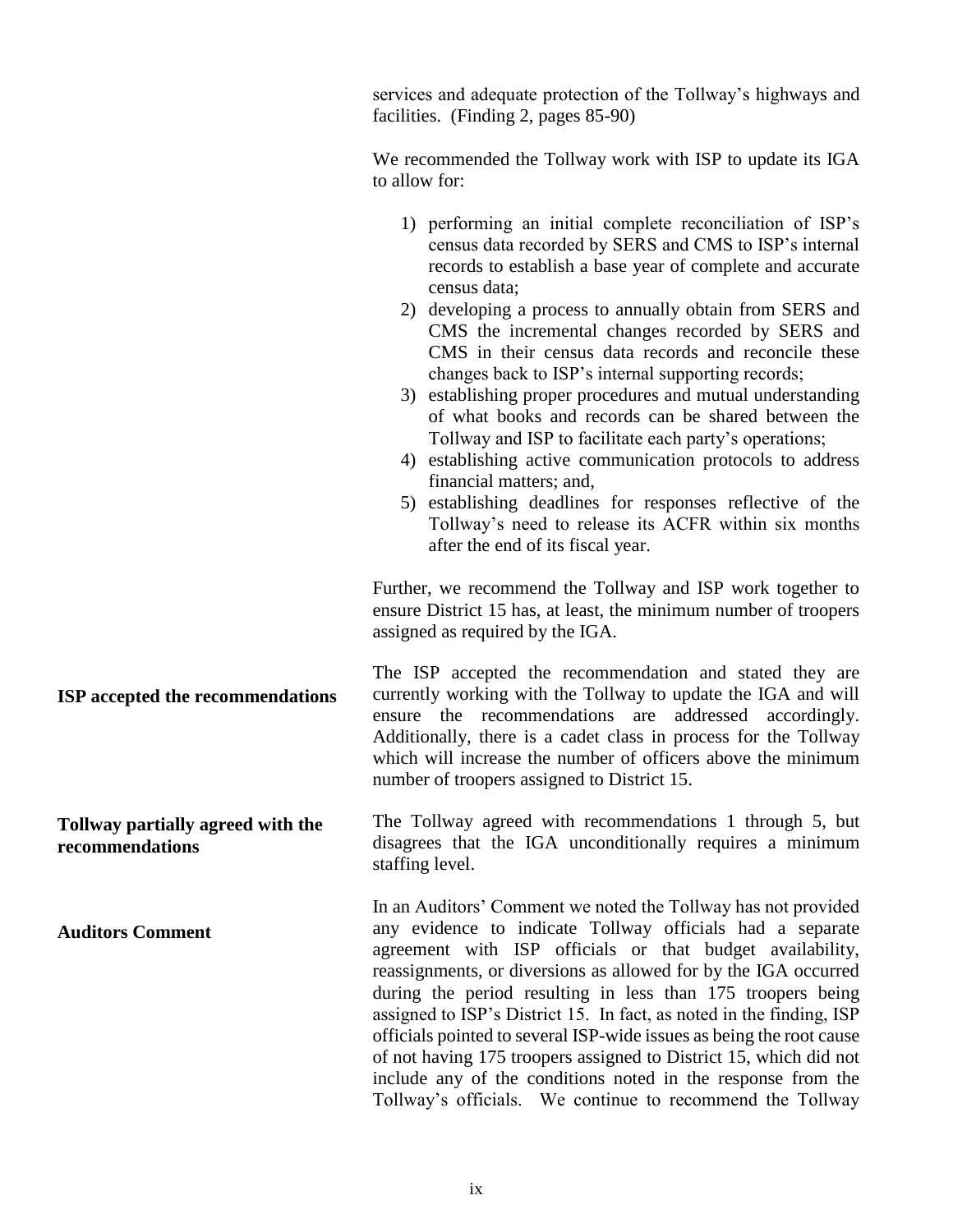work with the ISP to maintain the minimum number of troopers at District 15.

#### **NONCOMPLIANCE WITH THE STATE EMPLOYEES GROUP INSURANCE ACT OF 1971**

The Illinois State Toll Highway Authority (Tollway) did not ensure its repayment of the pro rata share of certain retiree costs incurred by the State Employees Group Insurance Program (SEGIP) administered by the State of Illinois, Department of Central Management Services (CMS) was complete and accurate.

As further described in Finding 1, employee-related costs incurred by the Tollway include both Tollway employees and staff of the Illinois State Police (ISP) and consist of four groups. The "True Tollway Employees" and "ISP District 15 Support Staff" groups are paid on Tollway payroll vouchers and participate in the Tollway's group insurance program until they transition to SEGIP for their OPEB at retirement. As these groups participate in the Tollway's group insurance program until retirement, CMS has not collected the "retiree-load" charge (a charge added to contributions for current employees to obtain cash to pay benefit costs for retirees on a pay-as-you-go basis) built into activeemployee SEGIP contributions to fund costs associated with retirees participating in SEGIP. Rather, the State Employees Group Insurance Act of 1971 (Act) (5 ILCS 375/11) requires the Tollway reimburse SEGIP for the pro rata share of the cost of providing retiree benefits to those retirees who had service in "True Tollway Employees" and "ISP District 15 Support Staff" positions compared to their total service to the State.

To enable the Tollway and CMS to accomplish this mandate during Calendar Year 2020, the State Employees' Retirement System of Illinois (SERS) sent the Tollway a monthly extraction of Tollway-associated retirees along with each retiree's total SERS' service credit months and months of total service at the Tollway from SERS' records. Further, this extraction included the State-paid OPEB costs for retirees, except for the State's costs for "CMS Direct Bill" retirees, which SERS had previously extracted from the Department's third-party administrator of SEGIP benefits for another purpose. The totality of this report was imported into the Tollway's systems to generate a monthly invoice, which was sent to and approved by CMS. These monthly invoices were then aggregated together across the calendar year for one cash contribution to SEGIP by the Tollway in February 2021.

# **Need to comply with the State Employees Group Insurance Act**

**CMS has not collected the retiree load charge for True Tollway Employees and ISP District Support Staff**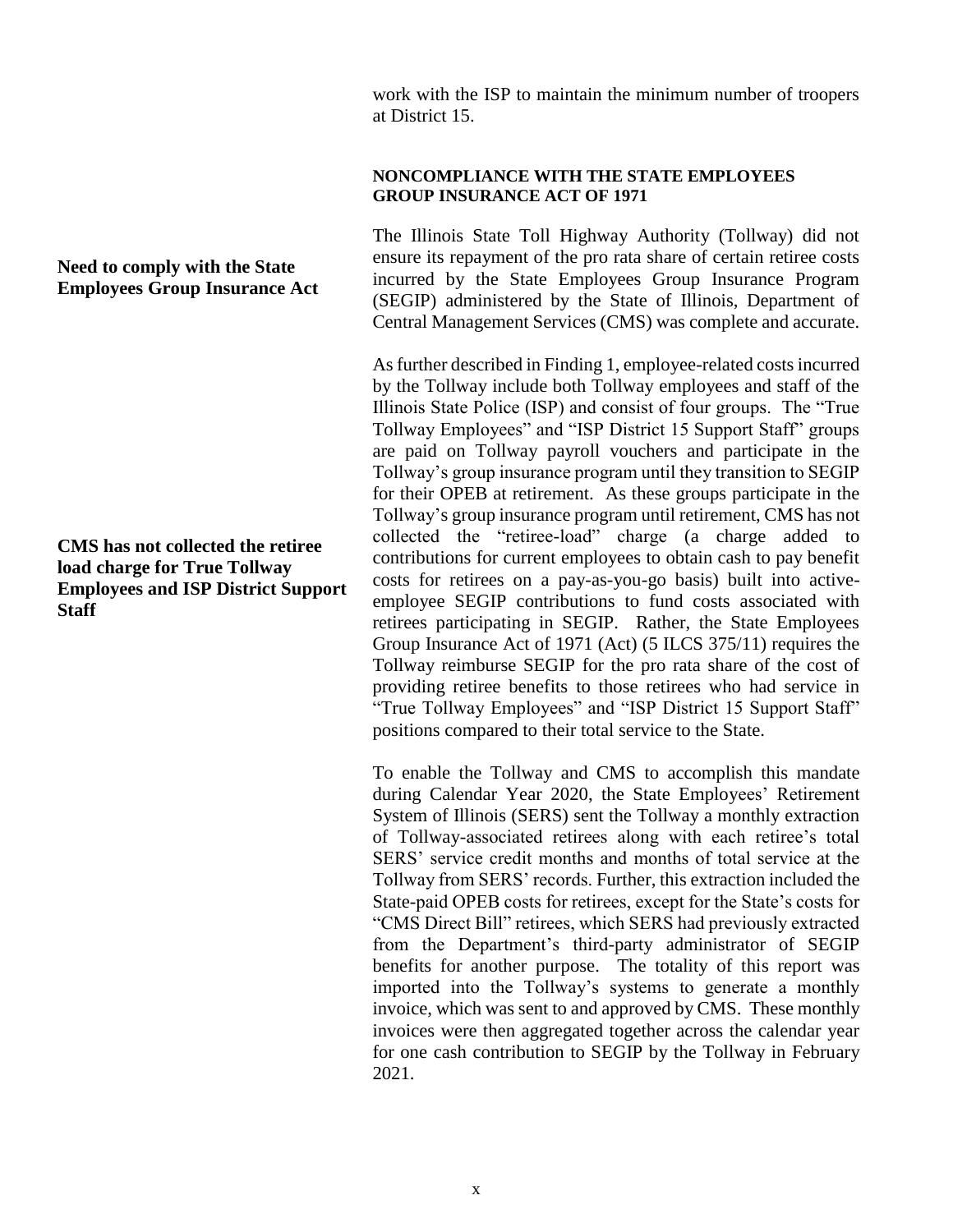Under Section 11 of the Act, the Tollway and CMS are solely responsible for ensuring compliance with this mandate. While SERS has some of the historical records necessary for the Tollway and CMS to fulfill this mandate, neither CMS nor the Tollway have communicated with nor entered into a written agreement with SERS so SERS officials could understand the information needs of the Tollway and CMS. As a result, the following occurred:

- Each retiree's service months to the Tollway were not calculated on the same basis as SERS' total months of service credit. After consultation with officials at CMS with input from SERS officials, it was determined SEGIP benefits are processed based on the service credit granted by SERS. As such, a month of Tollway service should only be included on the monthly extraction if SERS also granted service credit with the associated month of service.
- The monthly extraction from SERS did not include all retirees from the "True Tollway Employees" and "ISP District 15 Support Staff" groups, while some retirees from the Tollway's other groups were incorrectly included within the monthly extraction.
- The monthly extraction from SERS did not include the State's costs for "CMS Direct Bill" retirees. These retirees, as their pension is too small to cover their retiree contribution to SEGIP for their benefits, receive a supplemental billing from the Department for balance due.
- Officials at the Tollway and CMS failed to demonstrate the amounts remitted by the Tollway for the pro rata share of its retirees from the "True Tollway Employees" and "ISP District 15 Support Staff" groups to SEGIP were complete and accurate.

After bringing these problems to the attention of officials at the Tollway, SERS, and CMS, SERS prepared a new data extraction of OPEB costs associated with retirees from the "True Tollway Employees" and "ISP District 15 Support Staff" groups for the months of June 2018, June 2019, and June 2020. The amounts due to SEGIP from these months were used to estimate the total amount due to SEGIP from the 42-month period starting on July 1, 2017, through December 31, 2020. This 42-month period was selected as OPEB records were not timely made available from SERS due to a system conversion at CMS for periods which occurred before July 1, 2017. Tollway officials estimated the Tollway had a net underpayment of contributions to SEGIP for

**Retiree's service months were not calculated on the same basis as SERS' total months of service credit**

**Not all of the True Tollway Employees and ISP District 15 Support Staff were included**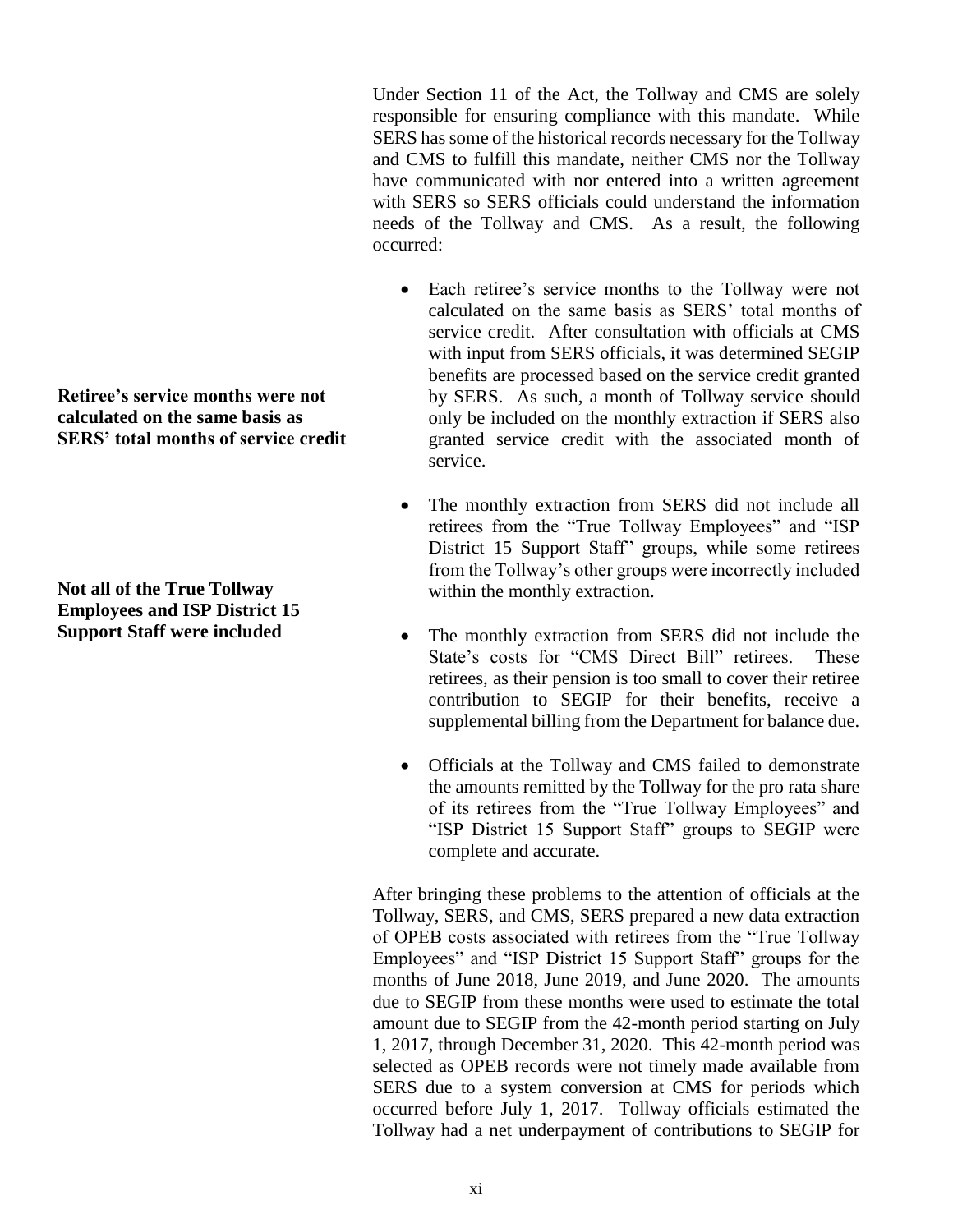### **Estimated net underpayment of contributions to the State Employee Group Insurance Plan were \$18,438,839**

the retirees from the "True Tollway Employees" and "ISP District 15 Support Staff" groups during this 42-month period of \$18,438,839. The Tollway recorded an adjustment for this error in the Tollway's final financial statements. In addition, the impact of this change on the estimated OPEB-related deferred outflows of resources for subsequent contributions to SEGIP was considered in calculating the adjustment further described in Finding 1. (Finding 3, pages 91-93)

We recommended the Tollway communicate with CMS and SERS so all parties have a complete understanding of both the overall process and Tollway's various employee groups so the factors unique to each group can be considered in calculating the Tollway's monthly retiree OPEB cost repayment pursuant to Section 11 of the Act. When an understanding has been reached, the parties should enter into a formal, written interagency agreement to memorialize each party's roles and responsibilities to fulfill this mandate. At a minimum, officials at the Tollway and the Department should agree their records for the amount due to SEGIP at June 30 and December 31 each year.

In addition, the Tollway should work with CMS and SERS to calculate the total amount past due to SEGIP which can be ascertained or, if necessary, soundly estimated based on available records and contribute this amount to SEGIP as soon as practicable.

If, after investigation, the Tollway and CMS determine it is not possible and/or not practicable to comply with Section 11 of the Act both for past periods and future periods, the Tollway and CMS should work with the Governor and the General Assembly to develop a legislative remedy that addresses both the financing needs of SEGIP and facilitates financial reporting in accordance with generally accepted accounting principles.

The Tollway concurred with the auditor's recommendation. The Tollway will work with CMS and SERS to develop an acceptable method to determine the annual payment due to SEGIP for Tollway retirees.

#### **OTHER FINDINGS**

The remaining finding pertains to the Tollway not having a reconciliation process to provide assurance census data submitted to its pension and OPEB plans are complete and accurate. We will review the Tollway's progress towards the implementation of our recommendations in our next financial audit.

**The Tollway concurred with the recommendation**